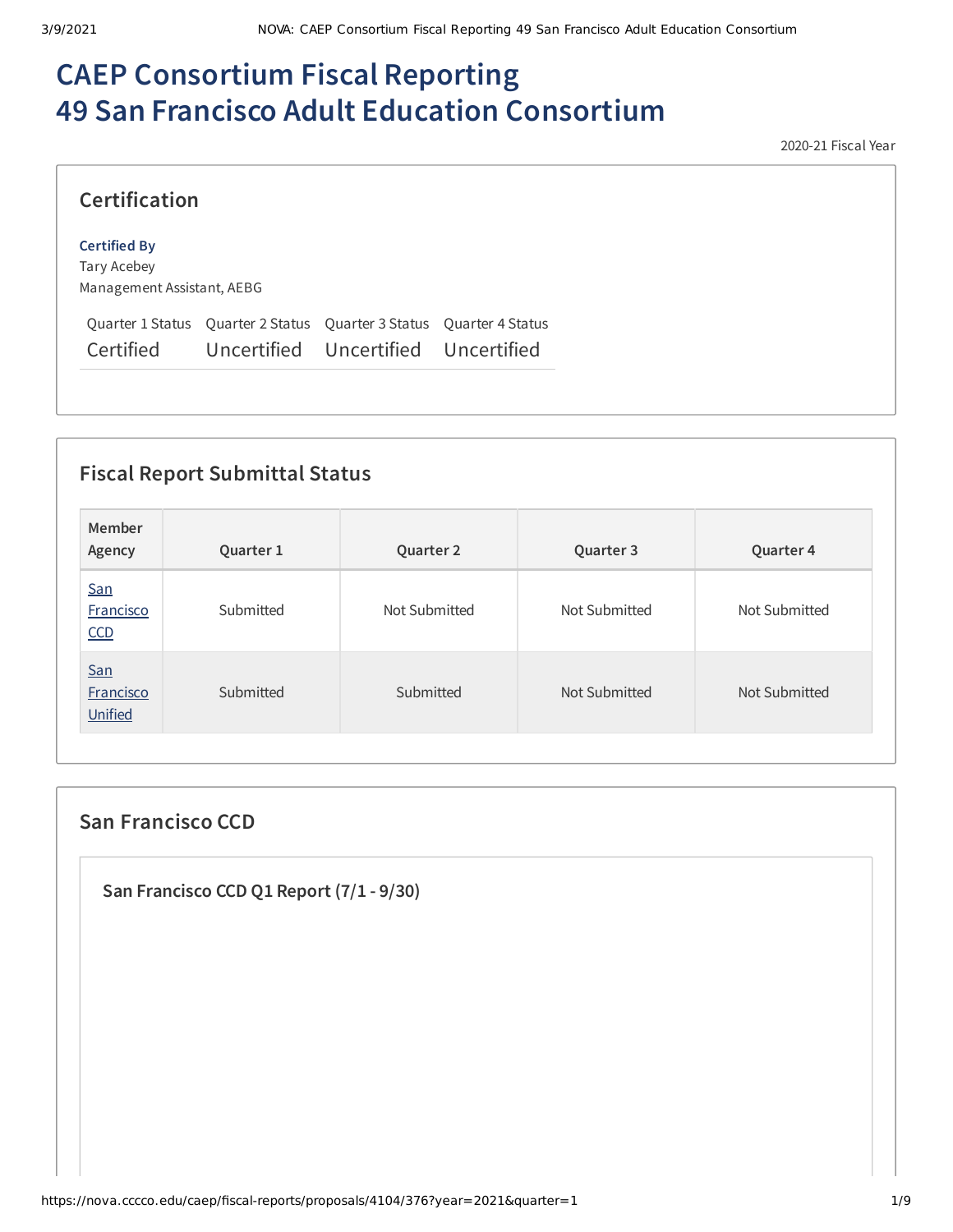| <b>Object Code</b>                                     | Year to<br>Date (YTD)<br><b>Expenditure</b> | <b>YTD</b><br>Forecast | $\frac{0}{0}$<br><b>Expended</b><br>of YTD<br>Forecast | Project<br><b>Budget</b> | $\frac{0}{0}$<br><b>Expended</b><br>of Overall<br><b>Budget</b> | <b>Budget</b><br>Remaining |
|--------------------------------------------------------|---------------------------------------------|------------------------|--------------------------------------------------------|--------------------------|-----------------------------------------------------------------|----------------------------|
| 1000 - Instructional Salaries                          | \$241,755                                   | \$288,144              | 83.9%                                                  | \$1,920,962              | 12.59%                                                          | \$1,679,207                |
| 2000 - Non-Instructional<br><b>Salaries</b>            | \$104,645                                   | \$120,472              | 86.86%                                                 | \$481,887                | 21.72%                                                          | \$377,242                  |
| 3000 - Employee Benefits                               | \$124,692                                   | \$126,150              | 98.84%                                                 | \$840,997                | 14.83%                                                          | \$716,305                  |
| 4000 - Supplies and Materials                          | \$0                                         | \$25,143               | $0\%$                                                  | \$167,619                | $0\%$                                                           | \$167,619                  |
| 5000 - Other Operating<br><b>Expenses and Services</b> | \$24,741                                    | \$29,250               | 84.58%                                                 | \$195,000                | 12.69%                                                          | \$170,259                  |
| 6000 - Capital Outlay                                  | \$0                                         | \$29,250               | $0\%$                                                  | \$195,000                | $0\%$                                                           | \$195,000                  |
| 7000 - Other Outgo                                     | \$0                                         | \$0                    | 100%                                                   | \$0                      | 100%                                                            | \$0                        |
| <b>Indirect Costs</b>                                  | \$25,315                                    | \$28,511               | 88.79%                                                 | \$190,073                | 13.32%                                                          | \$164,758                  |
| <b>Totals</b>                                          | \$521,148                                   | \$646,919              | 80.56%                                                 | \$3,991,538              | 13.06%                                                          | \$3,470,390                |

### **Corrective Action Plan**

Due to continuing local COVID-19 restrictions CCSF was unable to complete some planned activities during the first quarter of FY 20-21, specifically PD (travel), Mission Center computer lab upgrades, and the Mission Family Resource Center. We are currently looking at new projects or initiatives to improve service to our ABE/ASE/ESL students in the coming months, and anticipate spending in most categories will be on track in the next two quarters.

### **Summary of Activities:**

During Q1 CCSF has used AEP funding to support the training of AE faculty to develop courses for online delivery, and online course development for Transitional Studies and ESL. Most of our expenditures in this quarter were to maintain the level of adult education services in the county by supporting a portion of the the cost of instruction for noncredit ESL and Transitional Studies sections that, were it not for AEP funding, the college would not have been able to offer. Other expenditures include the purchase of various platforms and software licenses to enhance the online learning experience for our AE students, such as Newsela and Pronto, and Certiport testing services for our NC business students. Additionally we have contracted with Language Line Services to provide document translation and ondemand interpretation services for our virtual student service counters.

> **Status** Submitted

## **San Francisco CCD Q2 Report (10/1 - 12/31)**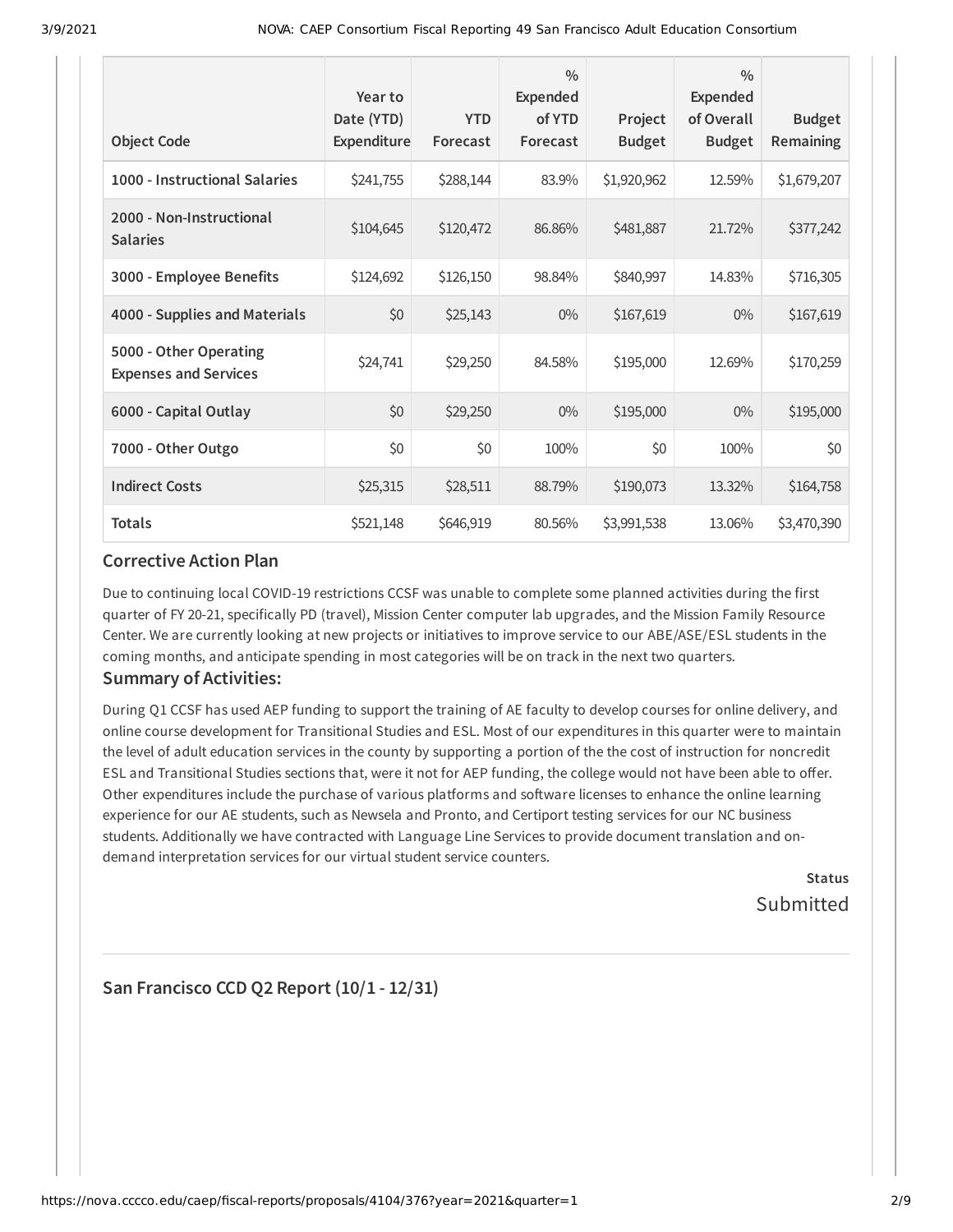| <b>Object Code</b>                                     | Year to<br>Date (YTD)<br><b>Expenditure</b> | <b>YTD</b><br>Forecast | $\frac{0}{0}$<br><b>Expended</b><br>of YTD<br>Forecast | Project<br><b>Budget</b> | $\frac{0}{0}$<br><b>Expended</b><br>of Overall<br><b>Budget</b> | <b>Budget</b><br>Remaining |
|--------------------------------------------------------|---------------------------------------------|------------------------|--------------------------------------------------------|--------------------------|-----------------------------------------------------------------|----------------------------|
| 1000 - Instructional Salaries                          | \$571,604                                   | \$960,481              | 59.51%                                                 | \$1,920,962              | 29.76%                                                          | \$1,349,358                |
| 2000 - Non-Instructional<br><b>Salaries</b>            | \$187,084                                   | \$240,944              | 77.65%                                                 | \$481,887                | 38.82%                                                          | \$294,803                  |
| 3000 - Employee Benefits                               | \$245,031                                   | \$420,499              | 58.27%                                                 | \$840,997                | 29.14%                                                          | \$595,966                  |
| 4000 - Supplies and Materials                          | \$2,267                                     | \$67,048               | 3.38%                                                  | \$167,619                | 1.35%                                                           | \$165,352                  |
| 5000 - Other Operating<br><b>Expenses and Services</b> | \$34,276                                    | \$78,000               | 43.94%                                                 | \$195,000                | 17.58%                                                          | \$160,724                  |
| 6000 - Capital Outlay                                  | \$0                                         | \$78,000               | $0\%$                                                  | \$195,000                | $0\%$                                                           | \$195,000                  |
| 7000 - Other Outgo                                     | \$0                                         | \$0                    | 100%                                                   | \$0                      | 100%                                                            | \$0                        |
| <b>Indirect Costs</b>                                  | \$51,536                                    | \$76,029               | 67.78%                                                 | \$190,073                | 27.11%                                                          | \$138,537                  |
| <b>Totals</b>                                          | \$1,091,798                                 | \$1,921,000            | 56.83%                                                 | \$3,991,538              | 27.35%                                                          | \$2,899,740                |

### **Corrective Action Plan**

CCSF is underspent in 4000 Supplies and Materials (originally intended for in-person meetings and PD), and 6000 Capital Outlay (originally intended to complete the upgrade of smart classrooms at the Mission Campus, and to fund the Family Resource Center). Both of these are on hold while we are operating remotely. We will re-budget and move some of these funds into personnel expenses, and continue to monitor our ability to complete projects currently on hold due to the pandemic. If there are opportunities to make progress on them, we will do so.

### **Summary of Activities:**

During Q2 CCSF used AEP funding to support training AE faculty and online course development for TRST and ESL. Most of our expenditures in this quarter were to maintain the level of adult education services in the county by supporting a portion of the the cost of instruction for noncredit ESL and TRST sections that, were it not for AEP funding, the college would not have been able to offer. Expenditures include increased online help desk capabilities, and additional wifi hotspots for students. We continue to fund Language Line Services to provide document translation and on-demand interpretation services for our virtual student service counters and online learning how-to's. This quarter we began our collaborative planning process for 2021-22. We are engaging with departments that serve AE students, and including the noncredit student voice. The dialog is focused on student needs, equitable access to services, evidence-based best practices, and measurable results.

> **Status** Unsubmitted

## **San Francisco CCD Q3 Report (1/1 - 3/31)**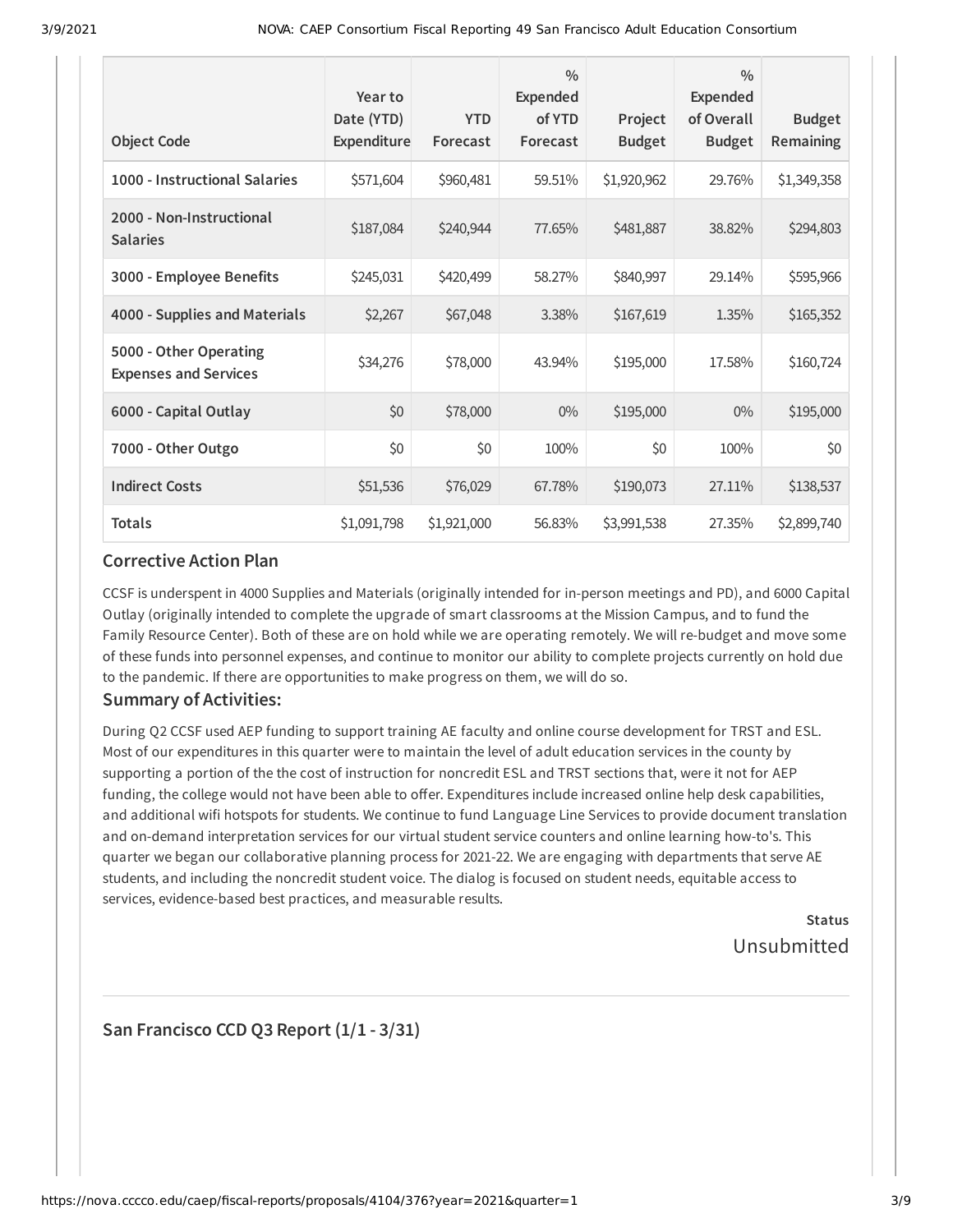| <b>Object Code</b>                                     | Year to<br>Date (YTD)<br>Expenditure | <b>YTD</b><br>Forecast | $\frac{0}{0}$<br>Expended<br>of YTD<br>Forecast | Project<br><b>Budget</b> | $\frac{0}{0}$<br>Expended<br>of Overall<br><b>Budget</b> | <b>Budget</b><br>Remaining |
|--------------------------------------------------------|--------------------------------------|------------------------|-------------------------------------------------|--------------------------|----------------------------------------------------------|----------------------------|
| 1000 - Instructional Salaries                          | \$571,604                            | \$1,440,722            | 39.67%                                          | \$1,920,962              | 29.76%                                                   | \$1,349,358                |
| 2000 - Non-Instructional<br><b>Salaries</b>            | \$187,084                            | \$361,415              | 51.76%                                          | \$481,887                | 38.82%                                                   | \$294,803                  |
| 3000 - Employee Benefits                               | \$245,031                            | \$630,748              | 38.85%                                          | \$840,997                | 29.14%                                                   | \$595,966                  |
| 4000 - Supplies and Materials                          | \$2,267                              | \$125,714              | 1.8%                                            | \$167,619                | 1.35%                                                    | \$165,352                  |
| 5000 - Other Operating<br><b>Expenses and Services</b> | \$34,276                             | \$146,250              | 23.44%                                          | \$195,000                | 17.58%                                                   | \$160,724                  |
| 6000 - Capital Outlay                                  | \$0                                  | \$146,250              | 0%                                              | \$195,000                | $0\%$                                                    | \$195,000                  |
| 7000 - Other Outgo                                     | \$0                                  | \$0                    | 100%                                            | \$0                      | 100%                                                     | \$0                        |
| <b>Indirect Costs</b>                                  | \$51,536                             | \$142,555              | 36.15%                                          | \$190,073                | 27.11%                                                   | \$138,537                  |
| <b>Totals</b>                                          | \$1,091,798                          | \$2,993,654            | 36.47%                                          | \$3,991,538              | 27.35%                                                   | \$2,899,740                |

### **Status**

# Unsubmitted

# **San Francisco CCD Q4 Report (4/1 - 6/30)**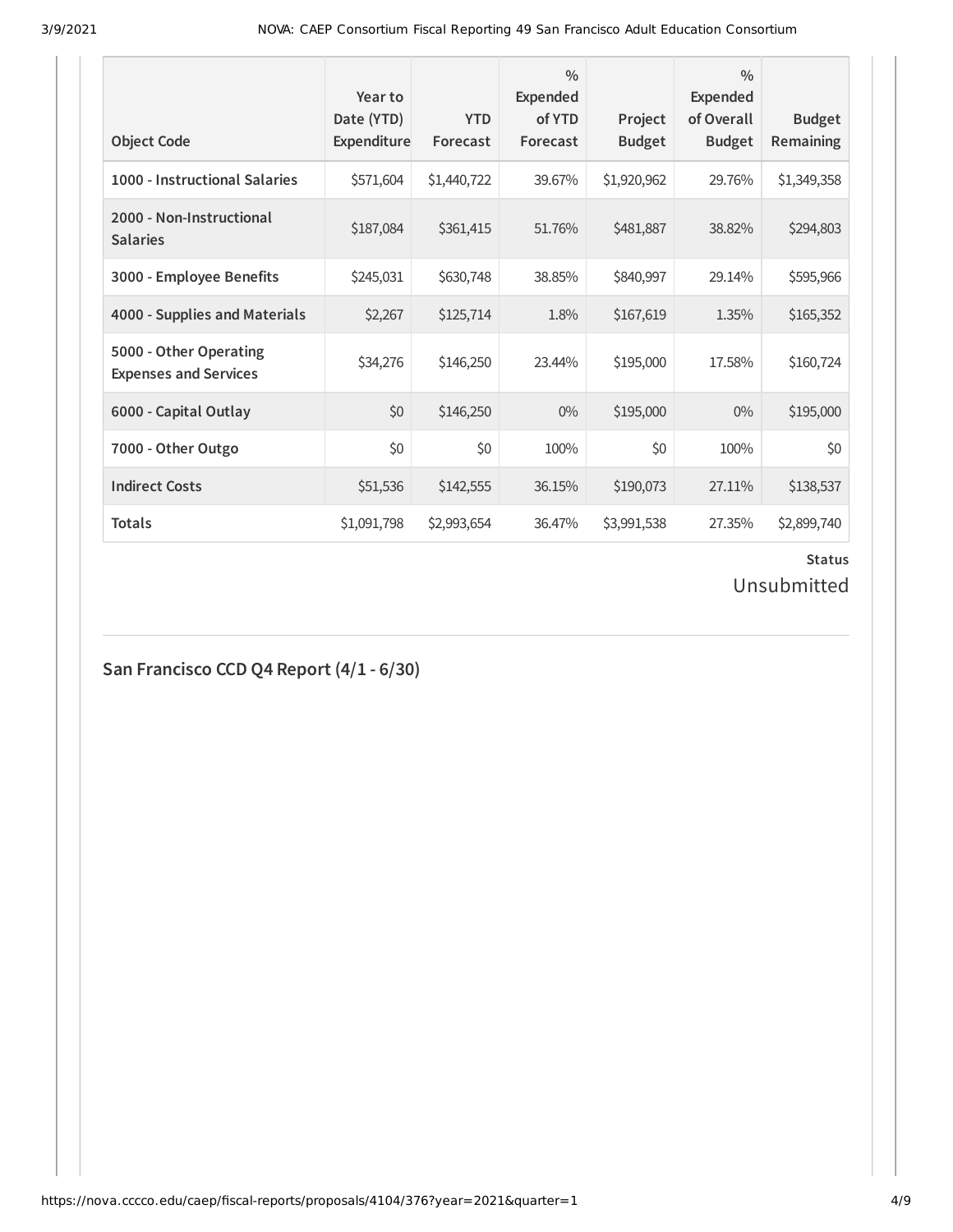| <b>Object Code</b>                                     | Year to<br>Date (YTD)<br>Expenditure | <b>YTD</b><br>Forecast | $\frac{0}{0}$<br><b>Expended</b><br>of YTD<br>Forecast | Project<br><b>Budget</b> | $\frac{0}{0}$<br><b>Expended</b><br>of Overall<br><b>Budget</b> | <b>Budget</b><br>Remaining |  |
|--------------------------------------------------------|--------------------------------------|------------------------|--------------------------------------------------------|--------------------------|-----------------------------------------------------------------|----------------------------|--|
| 1000 - Instructional Salaries                          | \$571,604                            | \$1,920,962            | 29.76%                                                 | \$1,920,962              | 29.76%                                                          | \$1,349,358                |  |
| 2000 - Non-Instructional<br><b>Salaries</b>            | \$187,084                            | \$481,887              | 38.82%                                                 | \$481,887                | 38.82%                                                          | \$294,803                  |  |
| 3000 - Employee Benefits                               | \$245,031                            | \$840,997              | 29.14%                                                 | \$840,997                | 29.14%                                                          | \$595,966                  |  |
| 4000 - Supplies and Materials                          | \$2,267                              | \$167,619              | 1.35%                                                  | \$167,619                | 1.35%                                                           | \$165,352                  |  |
| 5000 - Other Operating<br><b>Expenses and Services</b> | \$34,276                             | \$195,000              | 17.58%                                                 | \$195,000                | 17.58%                                                          | \$160,724                  |  |
| 6000 - Capital Outlay                                  | \$0                                  | \$195,000              | $0\%$                                                  | \$195,000                | $0\%$                                                           | \$195,000                  |  |
| 7000 - Other Outgo                                     | \$0                                  | \$0                    | 100%                                                   | \$0                      | 100%                                                            | \$0                        |  |
| <b>Indirect Costs</b>                                  | \$51,536                             | \$190,073              | 27.11%                                                 | \$190,073                | 27.11%                                                          | \$138,537                  |  |
| <b>Totals</b>                                          | \$1,091,798                          | \$3,991,538            | 27.35%                                                 | \$3,991,538              | 27.35%                                                          | \$2,899,740                |  |
| <b>Status</b><br>Unsubmitted                           |                                      |                        |                                                        |                          |                                                                 |                            |  |

# **San Francisco Unified**

**San Francisco Unified Q1 Report (7/1 - 9/30)**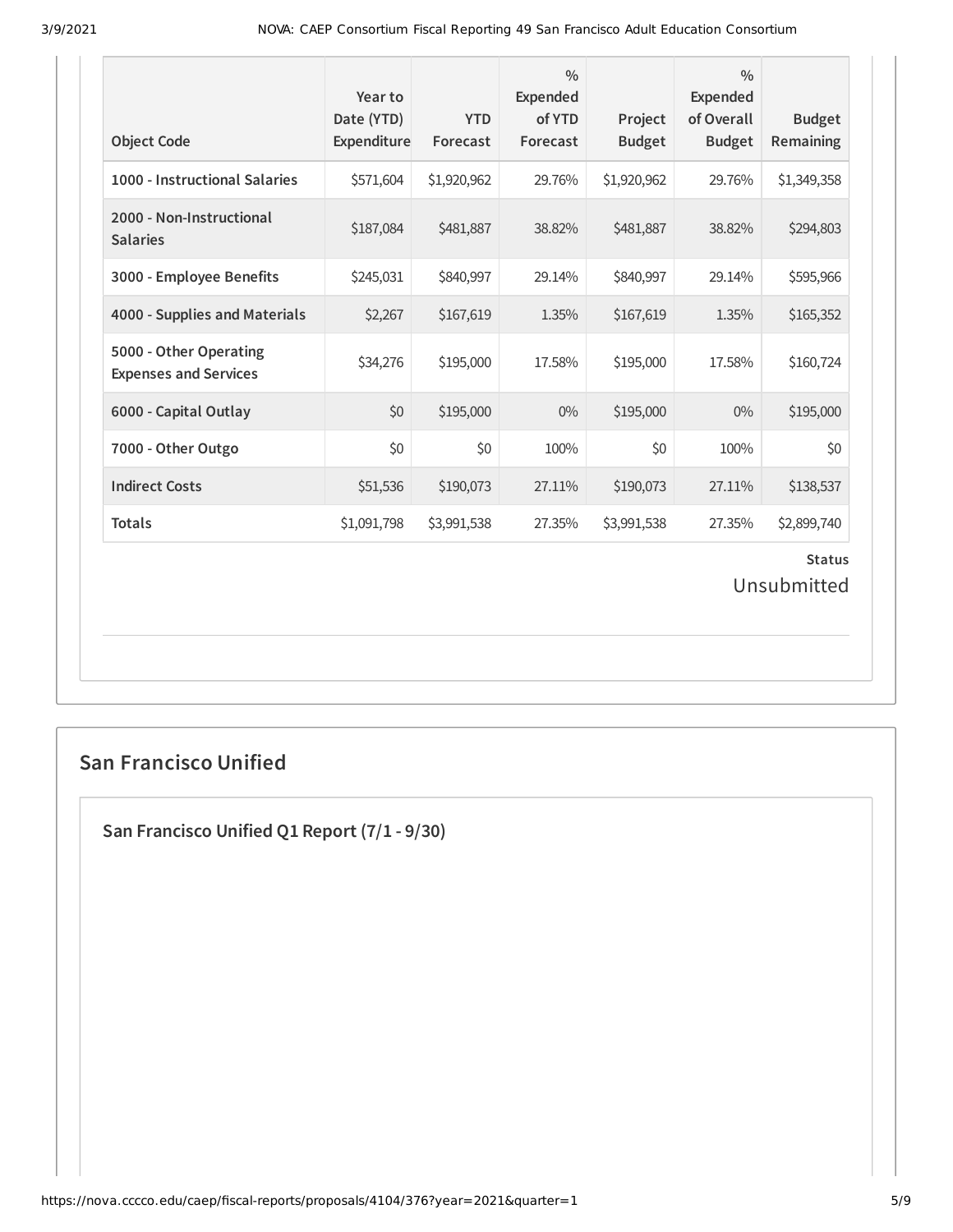| <b>Object Code</b>                                     | Year to<br>Date (YTD)<br><b>Expenditure</b> | <b>YTD</b><br>Forecast | $\frac{0}{0}$<br>Expended<br>of YTD<br>Forecast | Project<br><b>Budget</b> | $\frac{0}{0}$<br>Expended<br>of Overall<br><b>Budget</b> | <b>Budget</b><br><b>Remaining</b> |
|--------------------------------------------------------|---------------------------------------------|------------------------|-------------------------------------------------|--------------------------|----------------------------------------------------------|-----------------------------------|
| 1000 - Instructional Salaries                          | \$47,460                                    | \$52,180               | 90.95%                                          | \$217,418                | 21.83%                                                   | \$169,958                         |
| 2000 - Non-Instructional<br><b>Salaries</b>            | \$4,312                                     | \$6,237                | 69.13%                                          | \$25,989                 | 16.59%                                                   | \$21,677                          |
| 3000 - Employee Benefits                               | \$18,894                                    | \$20,433               | 92.47%                                          | \$85,138                 | 22.19%                                                   | \$66,244                          |
| 4000 - Supplies and Materials                          | \$163                                       | \$6,744                | 2.42%                                           | \$67,444                 | 0.24%                                                    | \$67,281                          |
| 5000 - Other Operating<br><b>Expenses and Services</b> | \$0                                         | \$0                    | 100%                                            | \$0                      | 100%                                                     | \$0                               |
| 6000 - Capital Outlay                                  | \$0                                         | \$0                    | 100%                                            | \$0                      | 100%                                                     | \$0                               |
| 7000 - Other Outgo                                     | \$0                                         | \$0                    | 100%                                            | \$0                      | 100%                                                     | \$0                               |
| <b>Indirect Costs</b>                                  | \$0                                         | \$0                    | 100%                                            | \$12,857                 | $0\%$                                                    | \$12,857                          |
| <b>Totals</b>                                          | \$70,829                                    | \$85,595               | 82.75%                                          | \$408,846                | 17.32%                                                   | \$338,017                         |

### **Summary of Activities:**

Determined how to provide support services to students in the COVID environment, including access to a Chromebook and internet to be able to attend online courses. Provided SFUSD students ages 18+ with expanded college transition counseling, "on-ramp" college and career readiness courses, and access to CCSF through noncredit and credit recovery classes offered at multiple CCSF locations.

> **Status Submitted**

**San Francisco Unified Q2 Report (10/1 - 12/31)**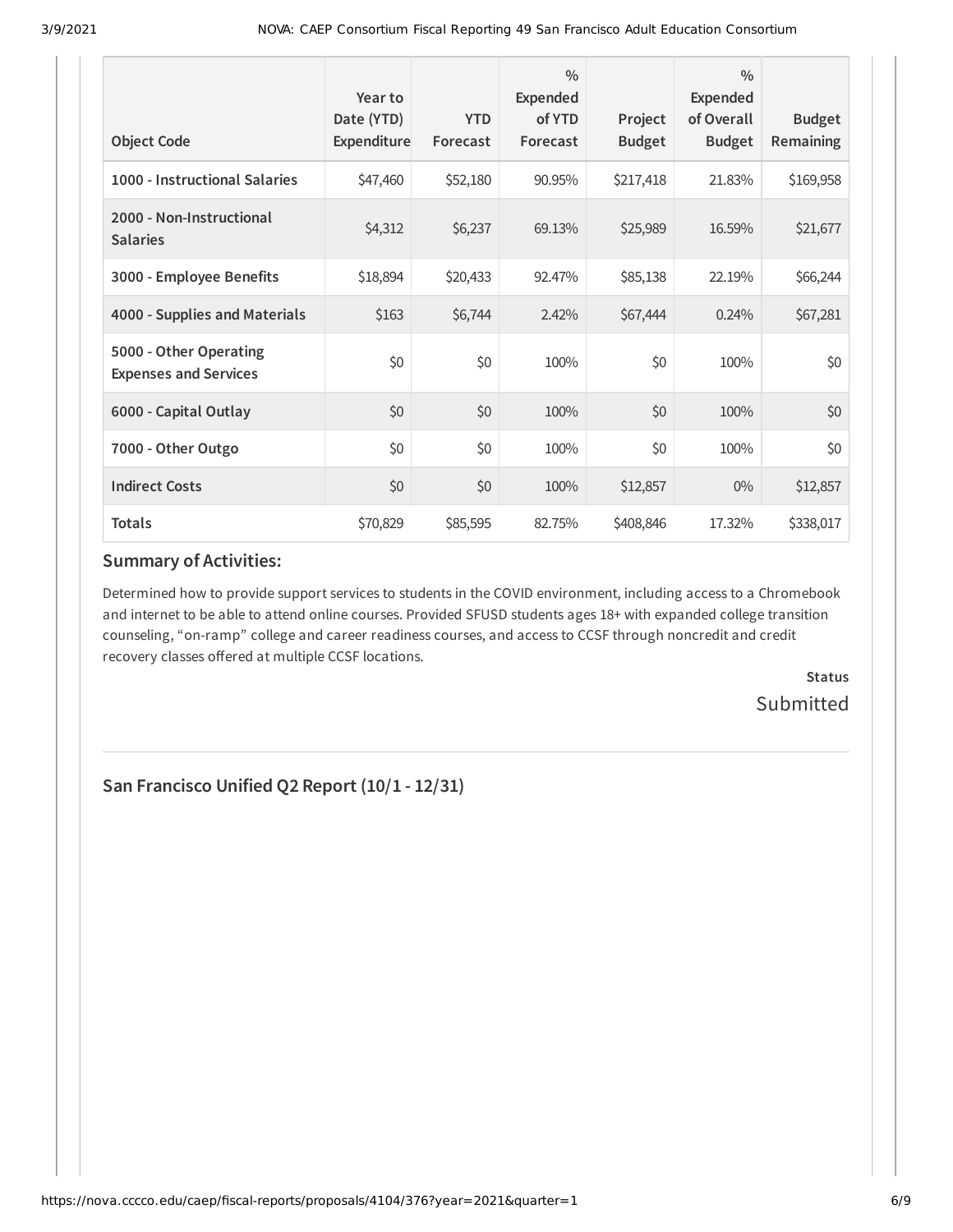| <b>Object Code</b>                                     | Year to<br>Date (YTD)<br>Expenditure | <b>YTD</b><br>Forecast | $\frac{0}{0}$<br>Expended<br>of YTD<br>Forecast | Project<br><b>Budget</b> | $\frac{0}{0}$<br><b>Expended</b><br>of Overall<br><b>Budget</b> | <b>Budget</b><br>Remaining |
|--------------------------------------------------------|--------------------------------------|------------------------|-------------------------------------------------|--------------------------|-----------------------------------------------------------------|----------------------------|
| 1000 - Instructional Salaries                          |                                      |                        | 185.32%                                         |                          | 44.48%                                                          |                            |
|                                                        | \$96,702                             | \$52,180               |                                                 | \$217,418                |                                                                 | \$120,716                  |
| 2000 - Non-Instructional<br><b>Salaries</b>            | \$8,293                              | \$6,237                | 132.96%                                         | \$25,989                 | 31.91%                                                          | \$17,696                   |
| 3000 - Employee Benefits                               | \$38,231                             | \$20,433               | 187.1%                                          | \$85,138                 | 44.9%                                                           | \$46,907                   |
| 4000 - Supplies and Materials                          | \$393                                | \$6,744                | 5.83%                                           | \$67,444                 | 0.58%                                                           | \$67,051                   |
| 5000 - Other Operating<br><b>Expenses and Services</b> | \$0                                  | \$0                    | 100%                                            | \$0                      | 100%                                                            | \$0                        |
| 6000 - Capital Outlay                                  | \$0                                  | \$0                    | 100%                                            | \$0                      | 100%                                                            | \$0                        |
| 7000 - Other Outgo                                     | \$0                                  | \$0                    | 100%                                            | \$0                      | 100%                                                            | \$0                        |
| <b>Indirect Costs</b>                                  | \$4,567                              | \$0                    | 100%                                            | \$12,857                 | 35.52%                                                          | \$8,290                    |
| <b>Totals</b>                                          | \$148,186                            | \$85,595               | 173.12%                                         | \$408,846                | 36.24%                                                          | \$260,660                  |

#### **Summary of Activities:**

Providing support services to students in the COVID environment, including access to a Chromebook and internet to be able to attend online courses. Provided SFUSD students ages 18+ with expanded college transition counseling, "onramp" college and career readiness courses, and access to CCSF through noncredit and credit recovery classes offered at multiple CCSF locations.

> **Status** Submitted

# **Allocation Year Closeout: 2018-19**

I have reviewed the financial reports for my agency and confirm that all funds for this allocation year have been spent.

#### **2018-19 Reverted Funds:**

\$0

#### **2018-19 Status** Closed

### **Submitting Authority**

Dr. Jen Fong Ed.D., Director, College & Career Readiness Gwen Lin, Supervisor Teresa Shipp, Director

### **San Francisco Unified Q3 Report (1/1 - 3/31)**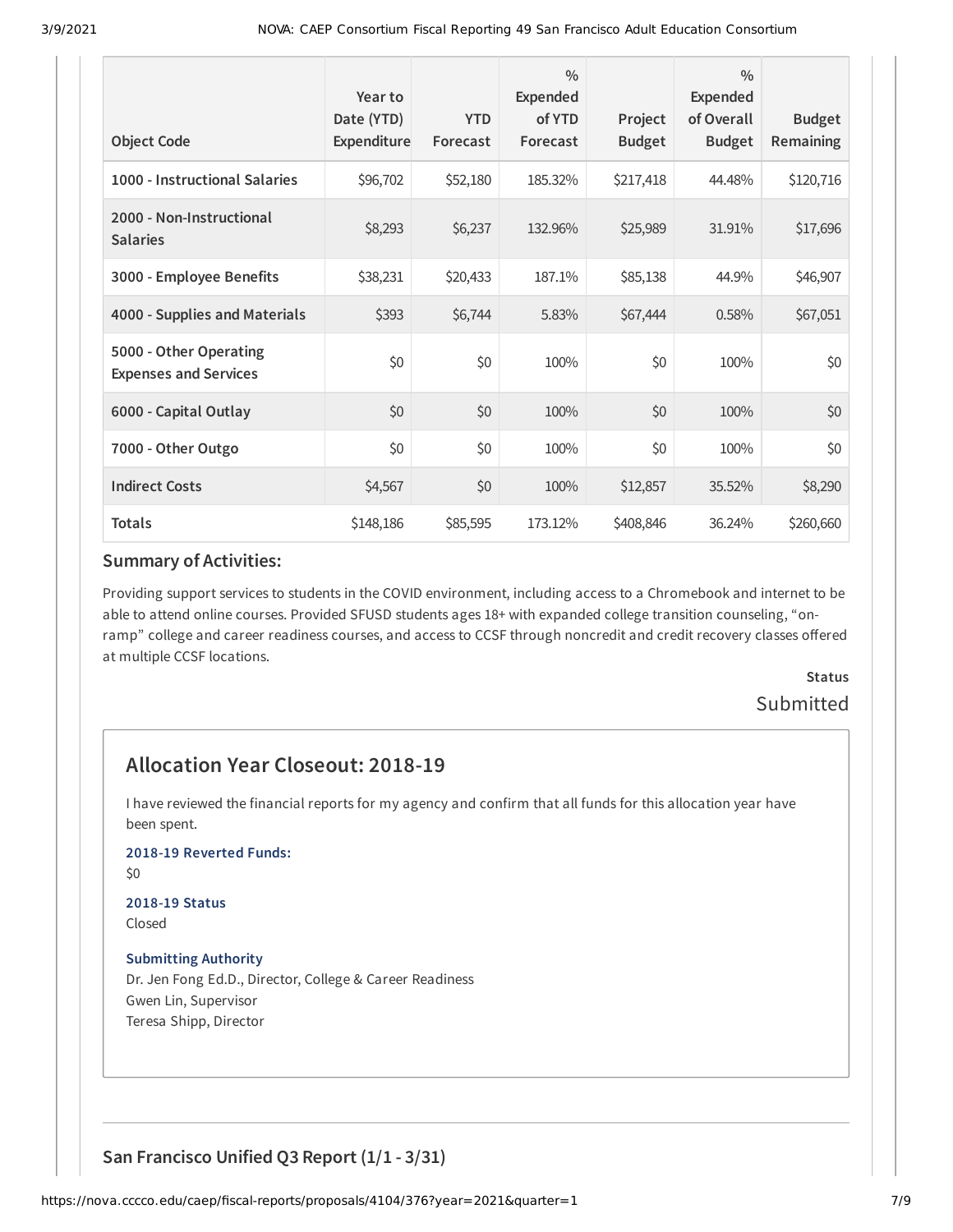| <b>Object Code</b>                                     | Year to<br>Date (YTD)<br>Expenditure | <b>YTD</b><br>Forecast | $\frac{0}{0}$<br><b>Expended</b><br>of YTD<br>Forecast | Project<br><b>Budget</b> | $\frac{0}{0}$<br>Expended<br>of Overall<br><b>Budget</b> | <b>Budget</b><br><b>Remaining</b> |
|--------------------------------------------------------|--------------------------------------|------------------------|--------------------------------------------------------|--------------------------|----------------------------------------------------------|-----------------------------------|
| 1000 - Instructional Salaries                          | \$96,702                             | \$52,180               | 185.32%                                                | \$217,418                | 44.48%                                                   | \$120,716                         |
| 2000 - Non-Instructional<br><b>Salaries</b>            | \$8,293                              | \$6,237                | 132.96%                                                | \$25,989                 | 31.91%                                                   | \$17,696                          |
| 3000 - Employee Benefits                               | \$38,231                             | \$20,433               | 187.1%                                                 | \$85,138                 | 44.9%                                                    | \$46,907                          |
| 4000 - Supplies and Materials                          | \$393                                | \$26,978               | 1.46%                                                  | \$67,444                 | 0.58%                                                    | \$67,051                          |
| 5000 - Other Operating<br><b>Expenses and Services</b> | \$0                                  | \$0                    | 100%                                                   | \$0                      | 100%                                                     | \$0                               |
| 6000 - Capital Outlay                                  | \$0                                  | \$0                    | 100%                                                   | \$0                      | 100%                                                     | \$0                               |
| 7000 - Other Outgo                                     | \$0                                  | \$0                    | 100%                                                   | \$0                      | 100%                                                     | \$0                               |
| <b>Indirect Costs</b>                                  | \$4,567                              | \$0                    | 100%                                                   | \$12,857                 | 35.52%                                                   | \$8,290                           |
| <b>Totals</b>                                          | \$148,186                            | \$105,828              | 140.02%                                                | \$408,846                | 36.24%                                                   | \$260,660                         |

# **Status**

Unsubmitted

# **San Francisco Unified Q4 Report (4/1 - 6/30)**